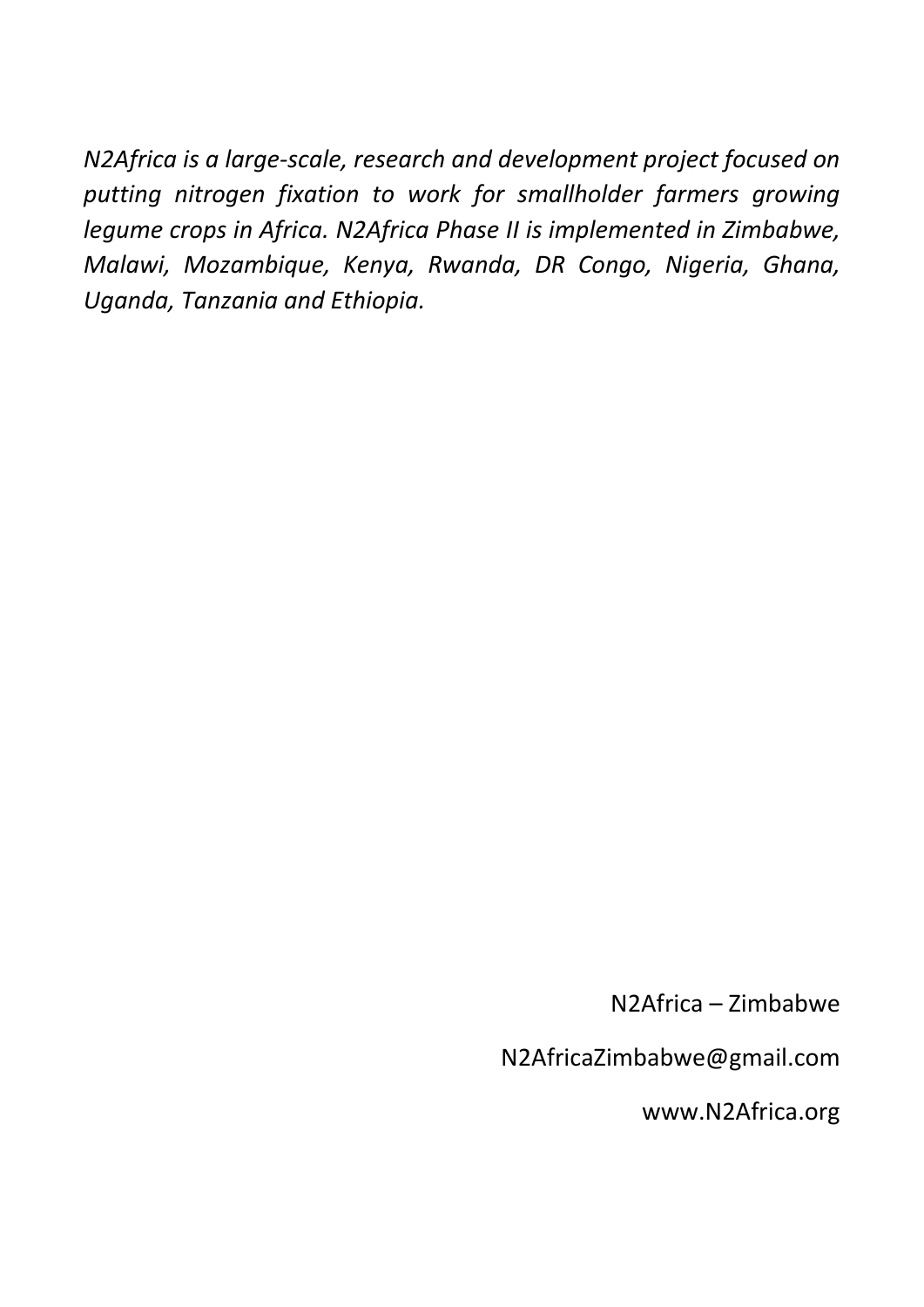### Putting Nitrogen Fixation to Work for Smallholder Farmers in Africa

# N2Africa



# **Post-Harvest Handling Guidelines for Legumes**

*BYRON ZAMASIYA & ISAAC CHABATA*

*N2AFRICA, ZIMBABWE*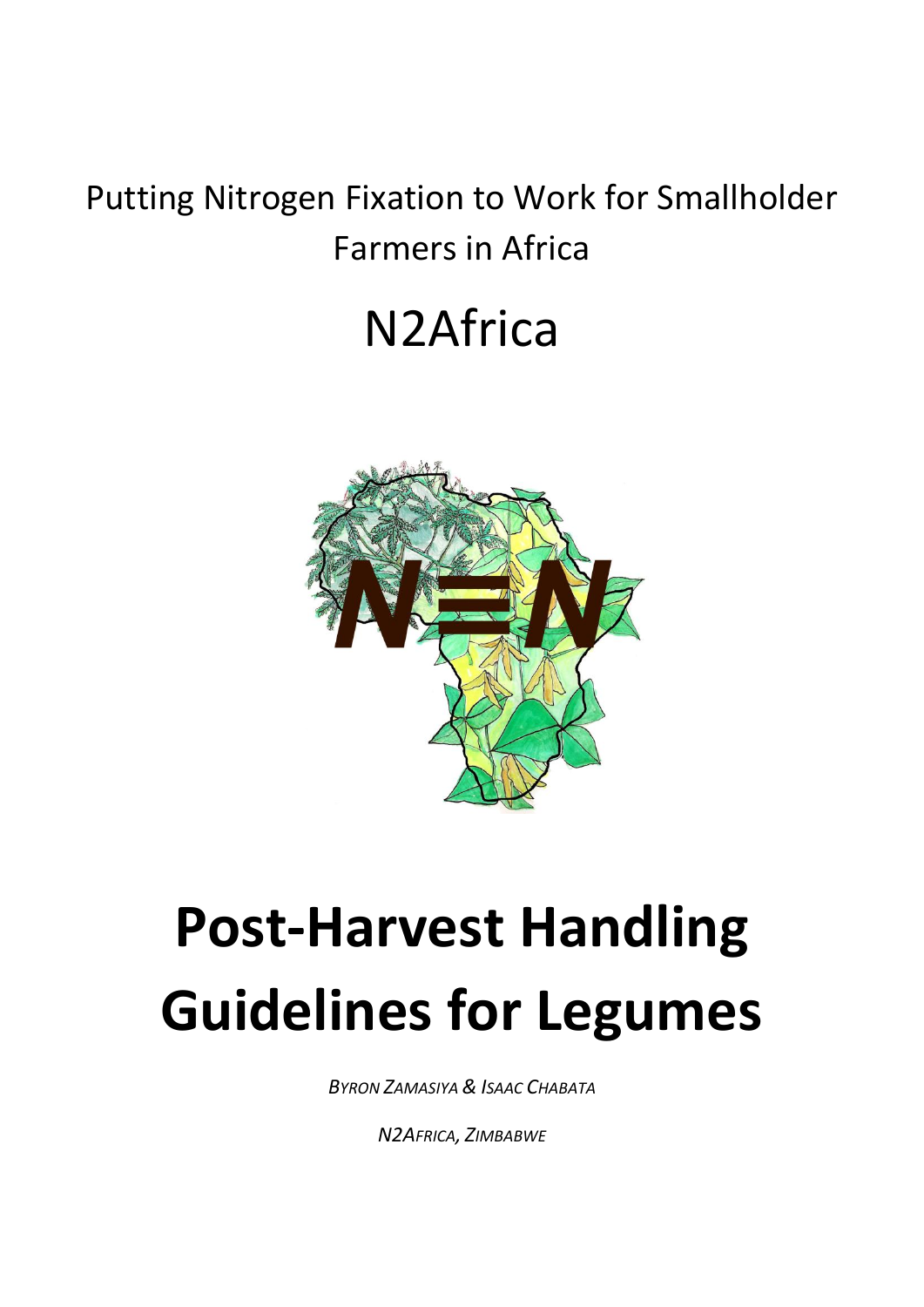This manual has been compiled by Byron Zamasiya and Isaac Chabata for the N2Africa project in Zimbabwe based on the following references:

- David, S. (1998). *Producing bean seed: Handbook for small-scale bean producers. Handbook 1.* Network on Bean Research in Africa, Occasional Publications Series, No. 29. CIAT Kampala, Uganda.
- Food and Agriculture Organisation (1991). *A market oriented approach to post harvest management*. AGSM Occasional paper No. 5. FAO Rome.
- Hans, K. (2010). *Soybean Production. Field Guide for North Dakota and North Western Minnesota.* North Dakota State University Extension Service.
- Ministry of Agriculture and Cooperatives and Japan International Cooperation (2009). *Growing beans in Zambia-Seed Multiplication. Manual for extension officers.* FoDiS Information Series.
- Ntare, B.R., A.T. Diallo, Ndjeunga and F. Waliya. *Groundnuts Seed Production Manual.* http://www.icrisat.org/tropicallegumesII/ groundnut manuals/Groundnut Seed English.pdf Accessed 10 March 2013.

Disclaimer:

The project entitled "Putting nitrogen fixation to work for smallholder farmers in Africa" – N2Africa is funded by The Bill & Melinda Gates Foundation through a grant to Plant Production Systems, Wageningen, the Netherlands. The content of this booklet does not represent the official position of Bill & Melinda Gates Foundation, Wageningen University or any of the other partner organisations within the project and is entirely the responsibility of the authors.

This information in this document is provided as it is and no guarantee or warranty is given that the information is fit for any particular purpose. The user thereof uses the information at their own sole risk and liability.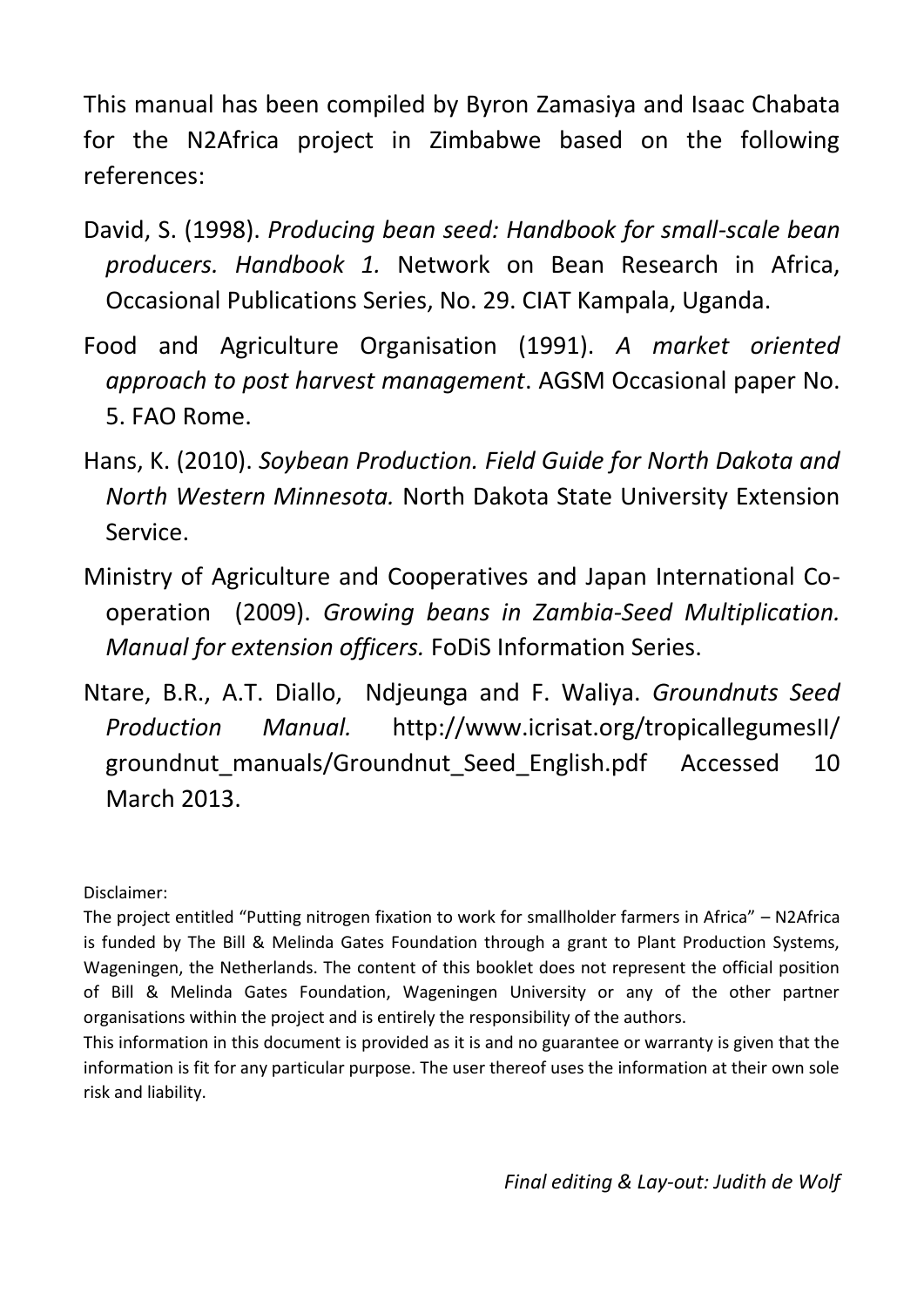### **CONTENT**

| Stages in Post-Harvest Handling of Groundnuts 5       |  |
|-------------------------------------------------------|--|
|                                                       |  |
|                                                       |  |
|                                                       |  |
| Post-Harvest Handling of Common Beans (Sugar Beans)12 |  |
|                                                       |  |
|                                                       |  |
|                                                       |  |

| Table 1: Major sources of losses and their causes 3 |  |
|-----------------------------------------------------|--|
|                                                     |  |
|                                                     |  |
|                                                     |  |
|                                                     |  |
| Table 6: Soybean pests and common treatments19      |  |
|                                                     |  |
|                                                     |  |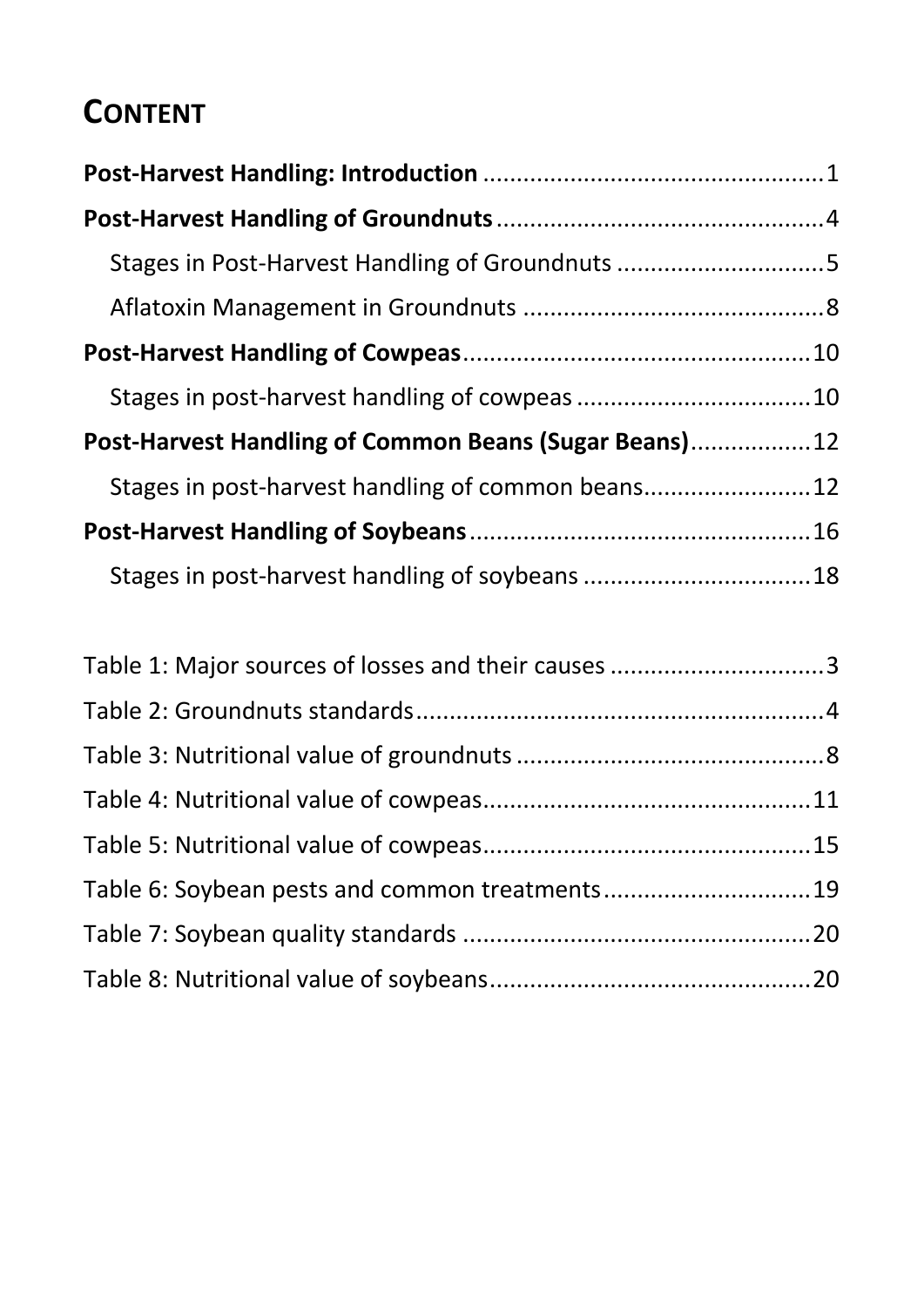### **POST-HARVEST HANDLING: INTRODUCTION**

Definition of postharvest handling: Post-harvest handling is the stage of crop production immediately following harvest. It involves stages such as drying, shelling, cleaning, sorting and packing. Post-harvest technology involves all treatments or processes that occur from time of harvesting until the foodstuff reaches the final consumer.

#### *Why do we harvest crops at the correct physiological maturity?*

- To respond and complement physiological maturity stage in the crop production cycle
- To ensure food security at home through facilitating storage and processing
- To recycle nutrients through the soil
- To maintain quality and quantity of the produce
- To exploit economic benefits of produce in various forms
- To supply both humans and animals with food

#### *The importance of post harvest handling:*

- To preserve final quality of our produce
- To avoid moisture loss
- To slow down undesirable chemical changes
- To avoid physical damage such as bruising
- To delay spoilage

#### *Post harvest handling problems with legumes:*

- Pod shattering
- Labour intensive selective hand picking
- Damage by rodents or birds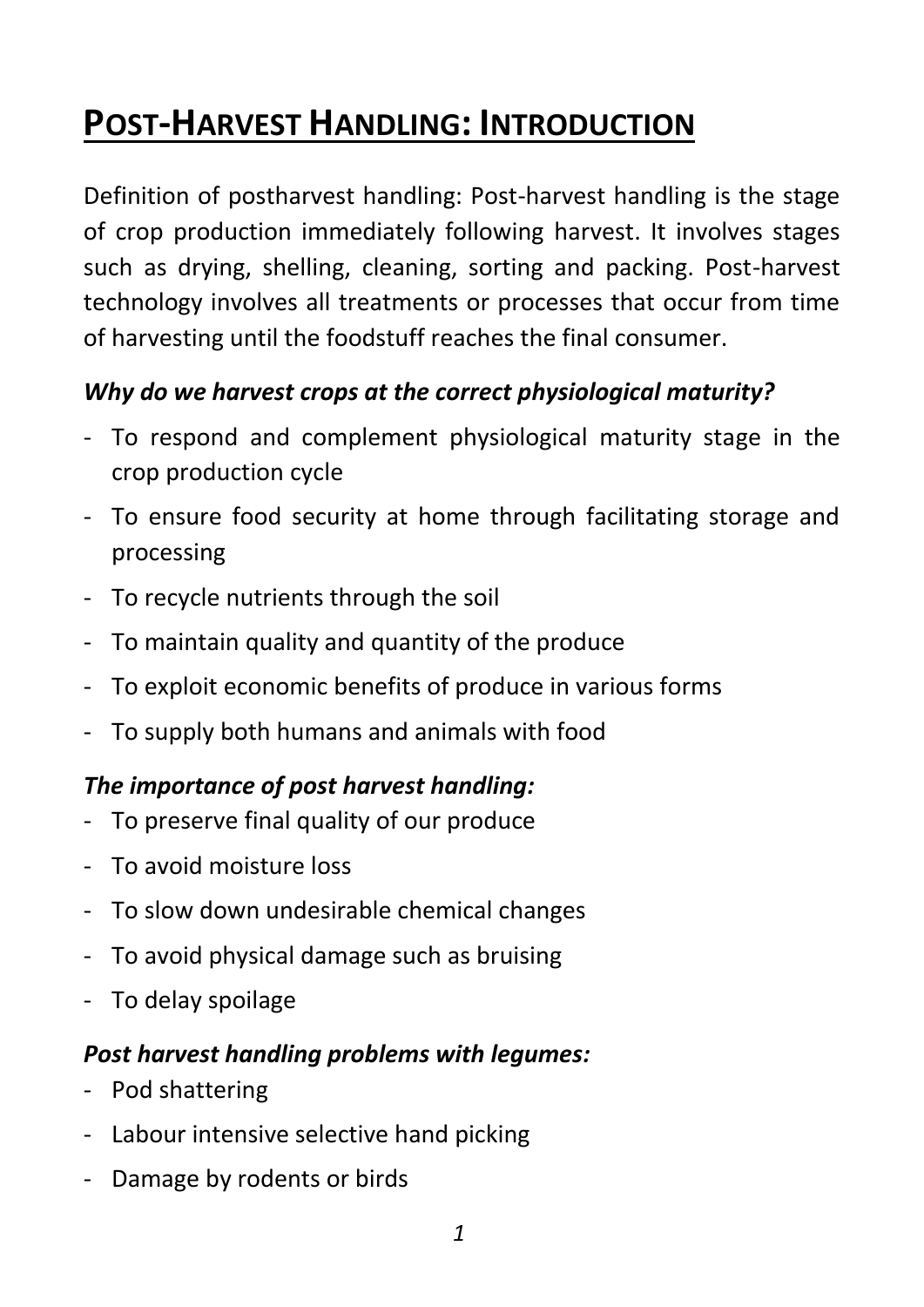#### *Post-harvest losses may occur in the following areas:*

- At physiological maturity (caused by weevils and termites, rodents, domestic and wild animals, birds, rainfall or micro – organisms)
- During harvesting (scattering and mechanical damage due to poor handling and excessive drying)
- During transportation (spillage, scattering and mechanical damage)
- During drying (rodents, domestic animals, microbes, spillage, overheating)
- During threshing (spillage, incomplete threshing/shelling and mechanical damage)
- During processing (spillage, mechanical damage)
- During storage (insects, rodents, micro-organisms or respiration)
- Processing (spillage, nutritional loss or overheating)

#### *Losses may be in form of:*

| 1. Quantity: | Split seed, running out of damaged bags, theft,<br>damage by pests |
|--------------|--------------------------------------------------------------------|
| 2. Weight:   | Changes in moisture content of stored grain                        |
| 3. Quality:  | Changes in colour                                                  |
|              | Changes in smell                                                   |
|              | Changes in taste                                                   |
|              | Changes in nutritional value (degradation of protein)              |
|              | Losses in cooking and baking quality                               |
|              | Contamination (mycotoxins and aflatoxins)                          |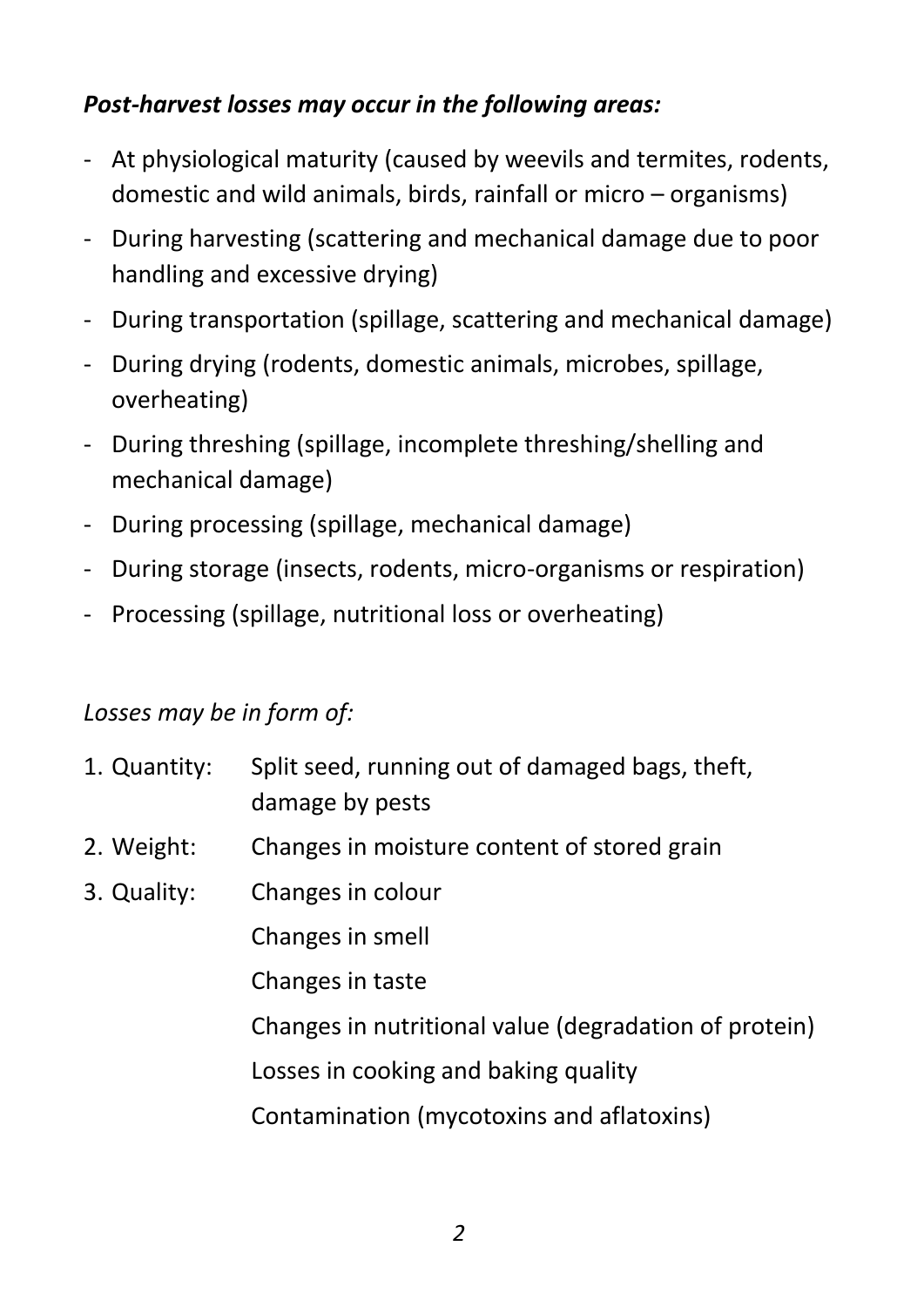#### **Table 1: Major sources of losses and their causes**

| <b>Source of loss</b> | <b>Causes</b>                                                                |  |  |
|-----------------------|------------------------------------------------------------------------------|--|--|
| Mechanical            | Incorrect harvesting methods                                                 |  |  |
| Damage                | Poor handling, shelling/threshing, cleaning,<br>$\overline{\phantom{0}}$     |  |  |
|                       | sorting, drying                                                              |  |  |
|                       | Bad transport and loading practices<br>-                                     |  |  |
| Heat                  | Unsuitable storage structures (insufficient shade,<br>$\qquad \qquad -$      |  |  |
|                       | and ventilation facilities, lack of heat insulation)                         |  |  |
|                       | Mass reproduction of storage pests and fungi<br>$\qquad \qquad \blacksquare$ |  |  |
|                       | Lack of aeration<br>$\overline{\phantom{a}}$                                 |  |  |
| Moisture              | Insufficient drying before storage high relative<br>$\overline{\phantom{0}}$ |  |  |
|                       | humidity                                                                     |  |  |
|                       | Constructional faults and damage to store<br>$\overline{\phantom{0}}$        |  |  |
|                       | Imbalances in temperature<br>$\qquad \qquad \blacksquare$                    |  |  |
| <b>Insect Pests</b>   | Introduction of infested lots                                                |  |  |
|                       | Cross infestation from neighbouring lots or stores<br>-                      |  |  |
|                       | Migration from wastes/rubbish<br>-                                           |  |  |
|                       | Hiding places (crevices and fissures)<br>$\overline{\phantom{0}}$            |  |  |
|                       | Use of infested bags<br>-                                                    |  |  |
| <b>Microbes</b>       | High moisture content                                                        |  |  |
|                       | High relative humidity                                                       |  |  |
|                       | Condensation<br>$\qquad \qquad \blacksquare$                                 |  |  |
| Rodents               | Lack of barriers to storage<br>-                                             |  |  |
|                       | Penetration through badly closing doors, windows<br>$\overline{\phantom{a}}$ |  |  |
|                       | ventilation openings and holes                                               |  |  |
| <b>Birds</b>          | Openings like windows, ventilation openings and<br>-<br>roof openings        |  |  |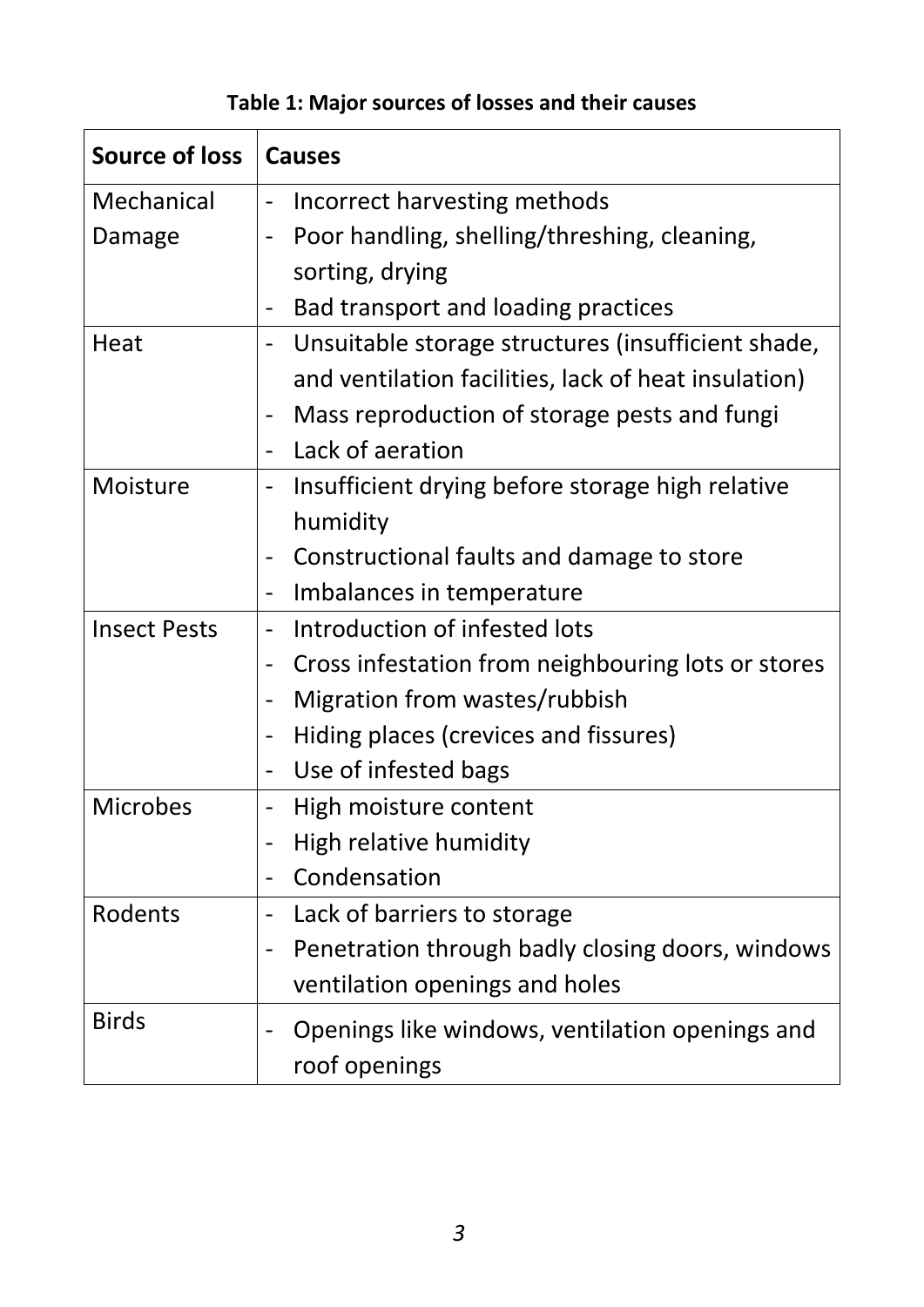### **POST-HARVEST HANDLING OF GROUNDNUTS**

#### *What makes good quality groundnuts?*

**Purity level**: This refers to the absence of foreign materials in grain such as stones, rotten grains, broken or discoloured grains. Most buyers prefer groundnuts with 95% level of purity.

**Moisture content**: The level of moisture in the grains as measured by a moisture meter. The best quality groundnuts should have a moisture content of 7-8%. Groundnuts with moisture content either above or below the given range are considered to be of poor quality.

**Shelling percentage**: This means that when shelling, at least 65% of the weight should be grain weight while the other 25% is trash. A lower percentage shows poor quality groundnuts with high deficiencies of calcium during pegging stage.

**Damage**: The damage refers to the proportion of groundnuts that are mechanically or physically damaged (cracked, broken) during the post harvest handling process.

**Aflatoxin**: These are poisonous substances produced by fungi and make the grain unfit for consumption. Good quality groundnuts should be Aflatoxin free.

| <b>Purity level</b> | 95%          |
|---------------------|--------------|
| Moisture content    | $7 - 8%$     |
| Shelling percentage | Above 65     |
| Damage              | Below 17%    |
| Aflatoxin           | No Aflatoxin |

#### **Table 2: Groundnuts standards**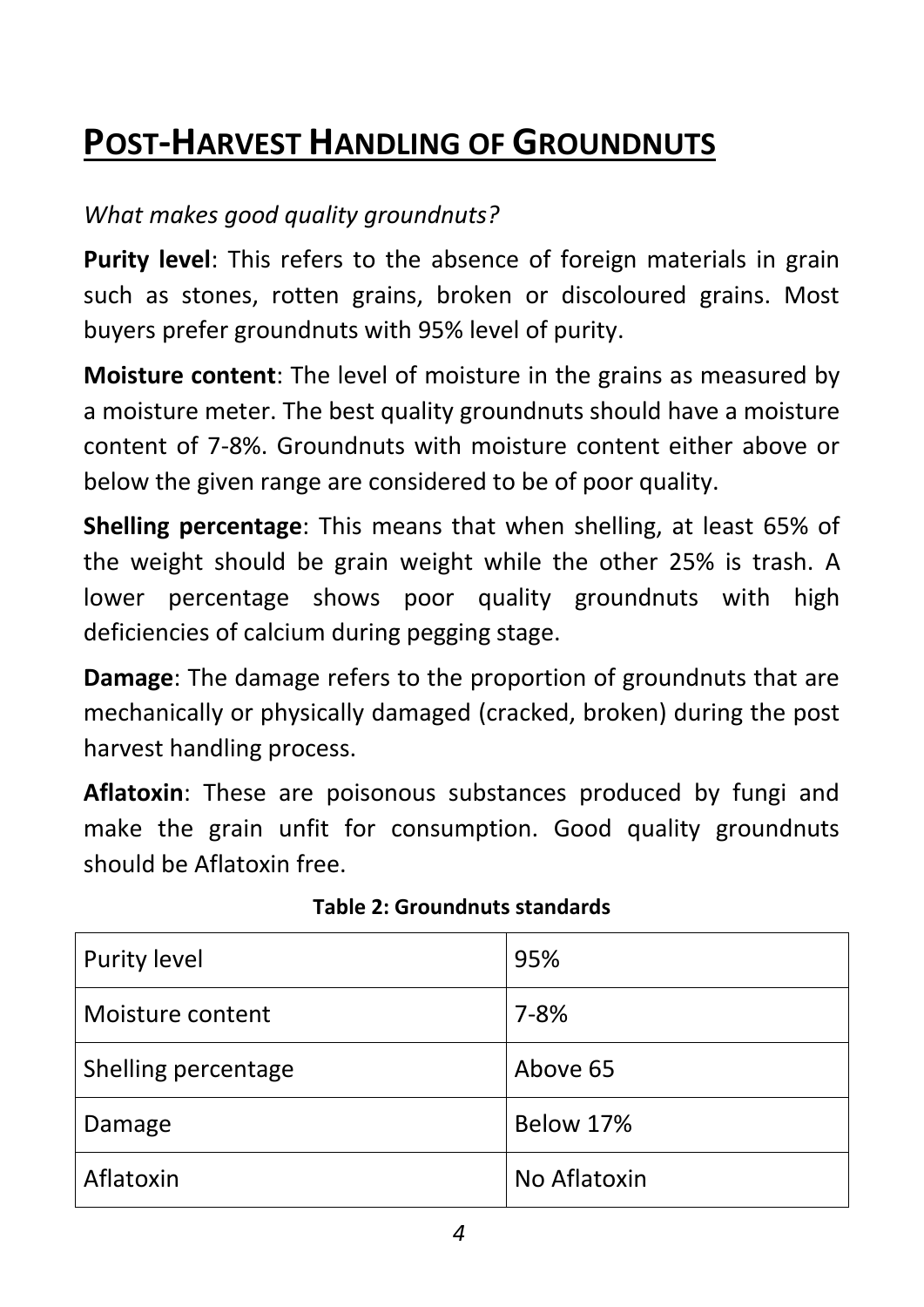Timely harvesting is key for maintaining good quality harvest.

| Challenges of early harvesting |                            | <b>Challenges of late harvesting</b> |                                    |
|--------------------------------|----------------------------|--------------------------------------|------------------------------------|
| $\equiv$                       | Drop in oil content        |                                      | Difficult to uproot as pods remain |
|                                | - Aflatoxin contamination  |                                      | in the soil due to weak pegs       |
|                                | - Not saleable, low income |                                      | - Yield loss                       |
|                                | - Shrinkage of seeds       |                                      | Sprouting of less dominant         |
|                                | Weight loss                |                                      | varieties                          |
| $\blacksquare$                 | Poor quality seeds         |                                      | Low income                         |

#### *Stages in Post-Harvest Handling of Groundnuts*

#### **1. Cleaning**

- Shake off all soil from pods to discourage fungal growth
- Removal of soil from pods shortens length of drying period

#### **2. Drying**

2.1 Wilting: Plants should be inverted in windrows to allow them to wilt before curing. Seed moisture content at lifting usually exceeds 35% and this period of wilting is necessary to allow rapid initial moisture loss from pods and vegetative plant parts. Pods lying in contact with the soil are exposed to high temperatures; during wet weather, they may remain wet for long periods. In inverted windrows, air circulates around the pods, allowing them to dry rapidly after rain showers.

Under ideal conditions safe moisture levels are reached in 5-7 days. During hot weather the period is less. If weather is not very hot keep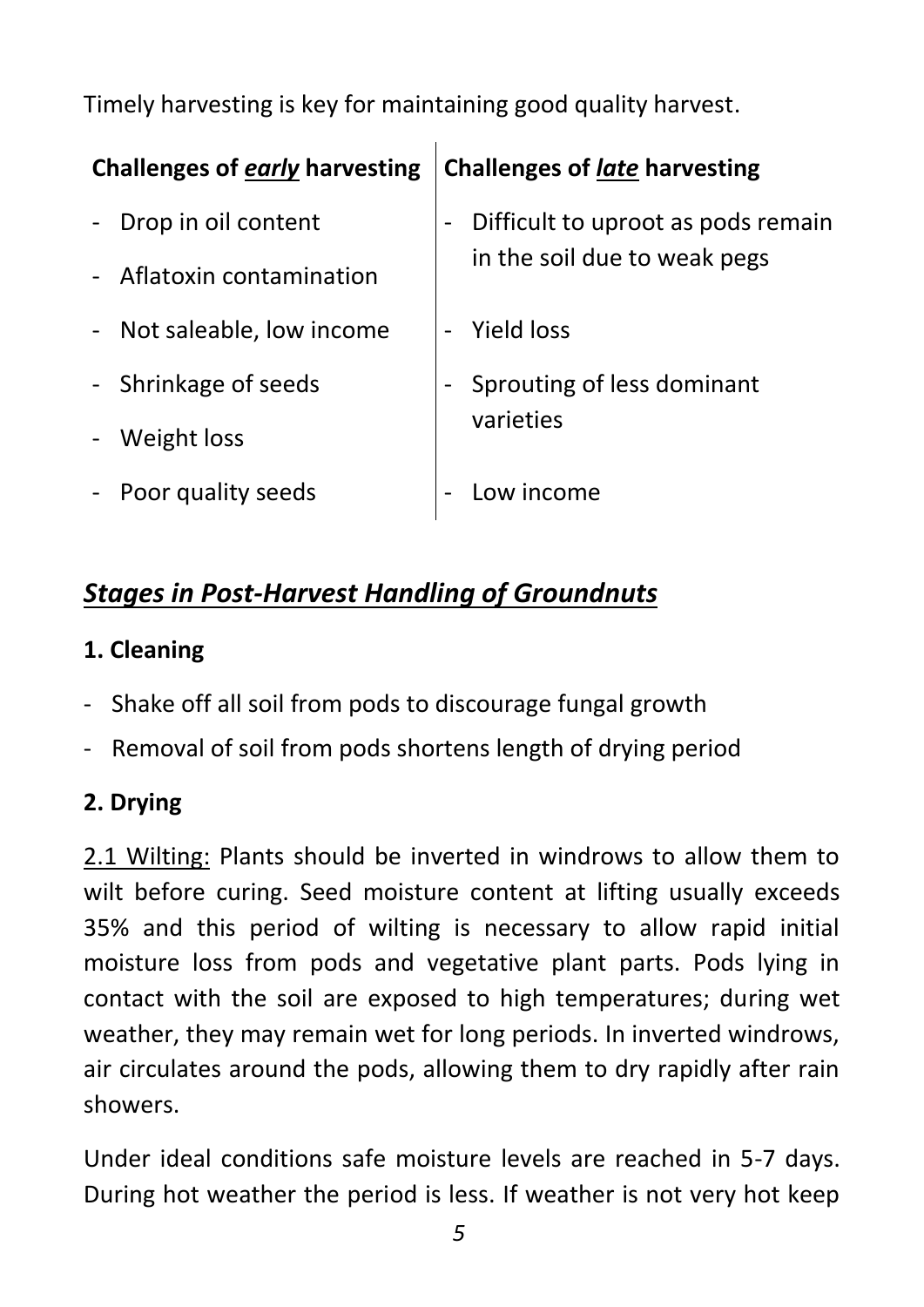the groundnuts in windrows for 10 days. In cool weather keep them longer. The cock is used for wilting.

2.2 Curing: After 2-3 days of wilting it is safe to begin natural curing, provided the following factors are taken into account:

- Shade: exposure to direct sunlight results in deterioration in quality. Plants should be stacked with pods innermost and foliage outermost.
- Ventilation: adequate air circulation is important to allow steady moisture loss.
- Drainage: ensure good drainage to avoid windrows and cocks being spoiled by standing in water during wet weather.

The A-frame is used for curing the crop after wilting.

The A-frame: When using an A-frame, the wilted plants are placed on the A-Frame with the pods facing down. The lowest shelf should be 30 cm above the ground. Normally, the groundnuts are left for 3-4 weeks to dry.



**Figure 1: A Frame for drying groundnuts before picking them**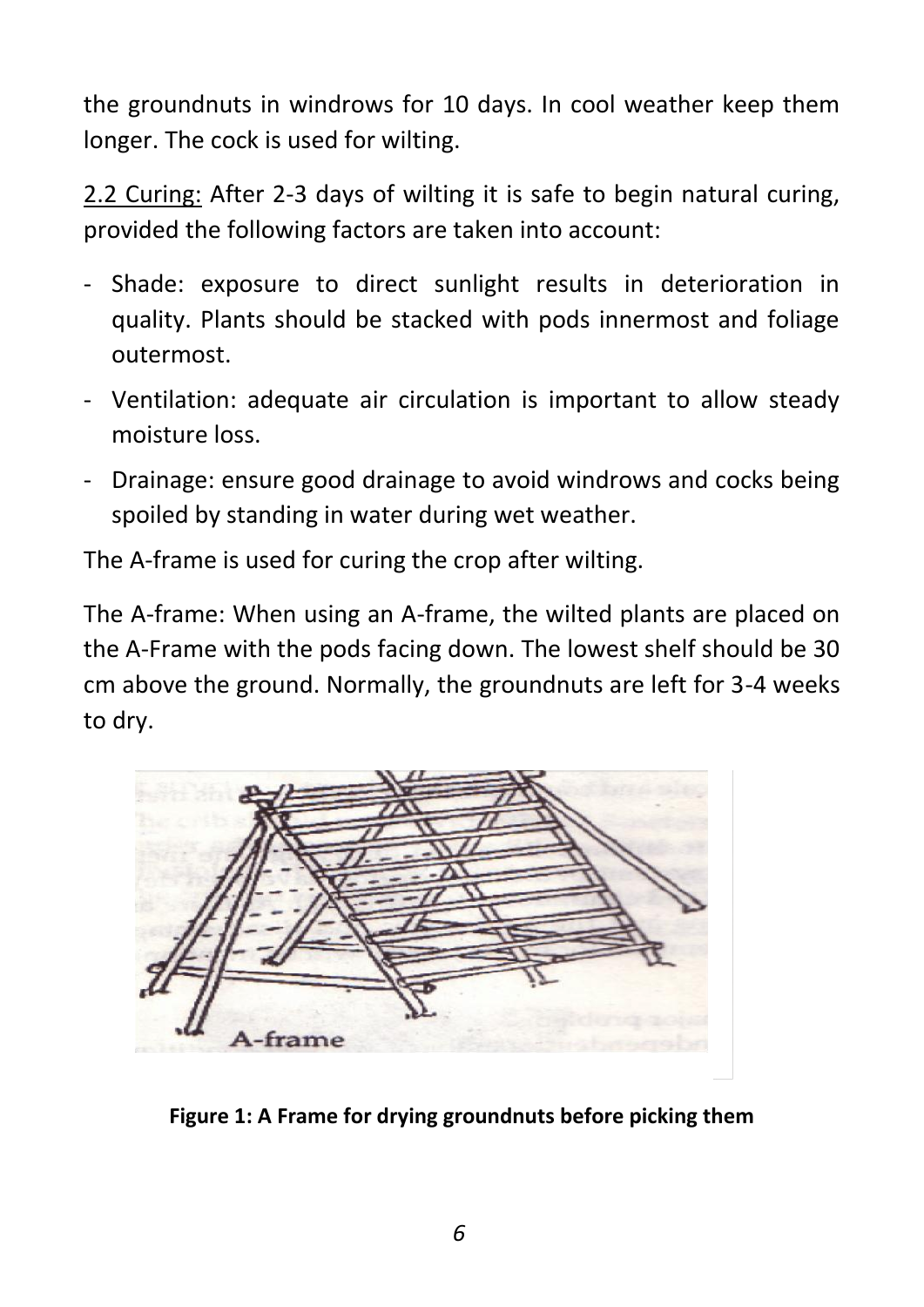It is not advisable to further dry the pods after picking as this will lead to further moisture loss and reduction in seed quality.

#### **3. Stripping/Plucking**

- It is the process of removing the pods from the plants
- This can be done manually or with the aid of a stripper

#### **4. Storage**

- Storage of groundnuts is best done in the pods since shelled groundnuts shell much faster
- Store the groundnuts when the moisture content is between 7-8%
- Remove broken, damaged, poor and fungal infected groundnuts before storage
- Store in a well-ventilated and cool place
- Do not store in plastic bags (polythene bags) as they do not allow air circulation and promote fungal infection
- Apply Actellic super on unshelled pods before storage

#### **5. Shelling**

- Groundnuts shelling should be done only when the seeds are needed for consumption, seed or marketing
- During the shelling process, discoloured groundnuts should be removed.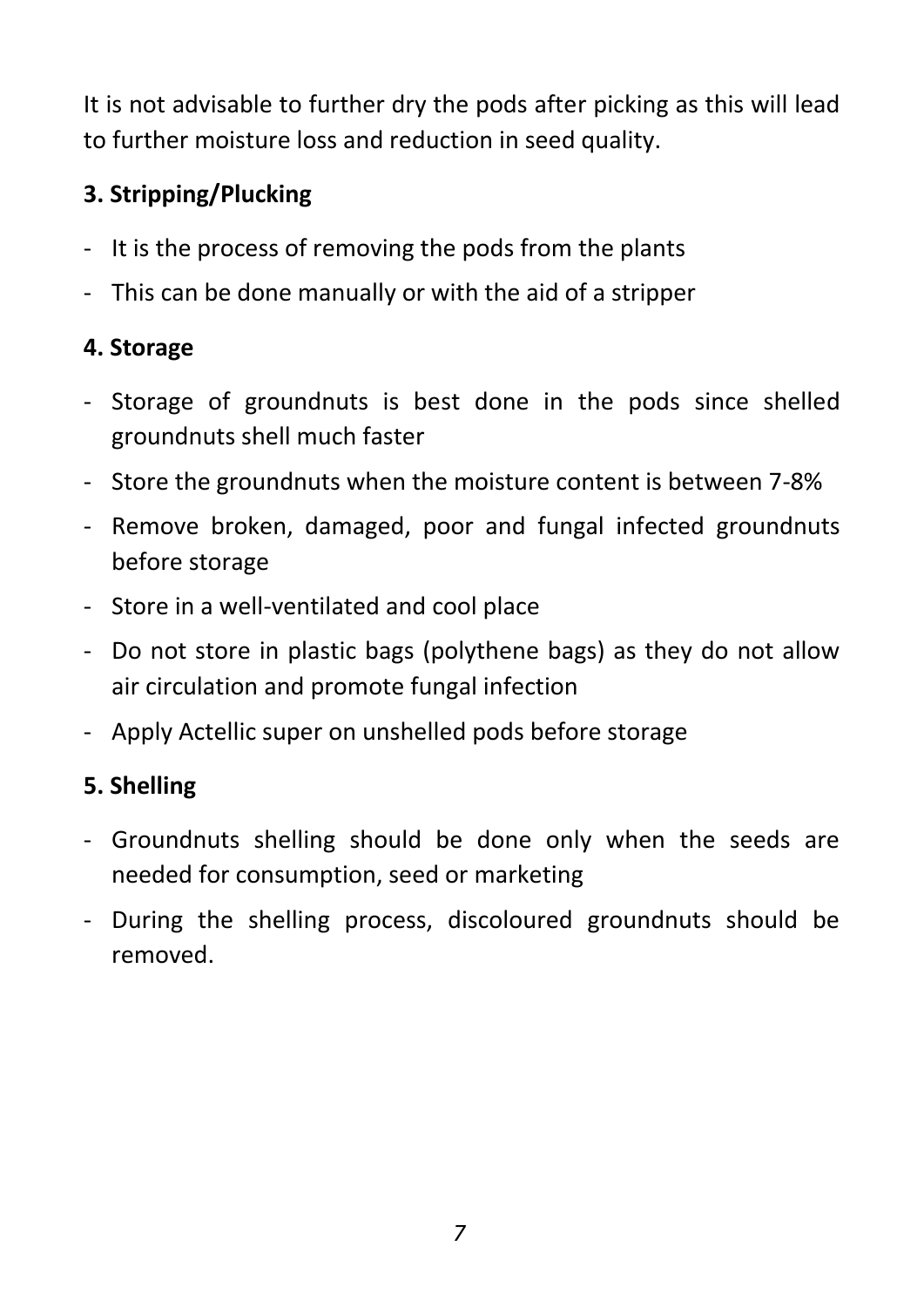| <b>Nutrient</b>                  | Percentage (%) |
|----------------------------------|----------------|
| Proteins                         | 25 %           |
| Carbohydrates                    | 12 %           |
| Fats/Oil                         | 48 %           |
| Dietary Fiber                    | 9 %            |
| Water                            | 4.26 %         |
| <b>Others (Thiamine, Niacin)</b> | 1.74 %         |

#### **Table 3: Nutritional value of groundnuts**

#### *Aflatoxin Management in Groundnuts*

- Aflatoxins are poisonous substances produced by fungi
- Aflatoxins affect quality of produce especially for groundnuts

*Factors promoting contamination by Aflatoxin*

#### **Pre-harvest:**

- End of season moisture stress to crop for a period of more than twenty days
- Damage of pod for instance growth cracks
- Damage to pod by insects or pod borers
- Rotting of stem, root and pods
- Damage to pod by Nematodes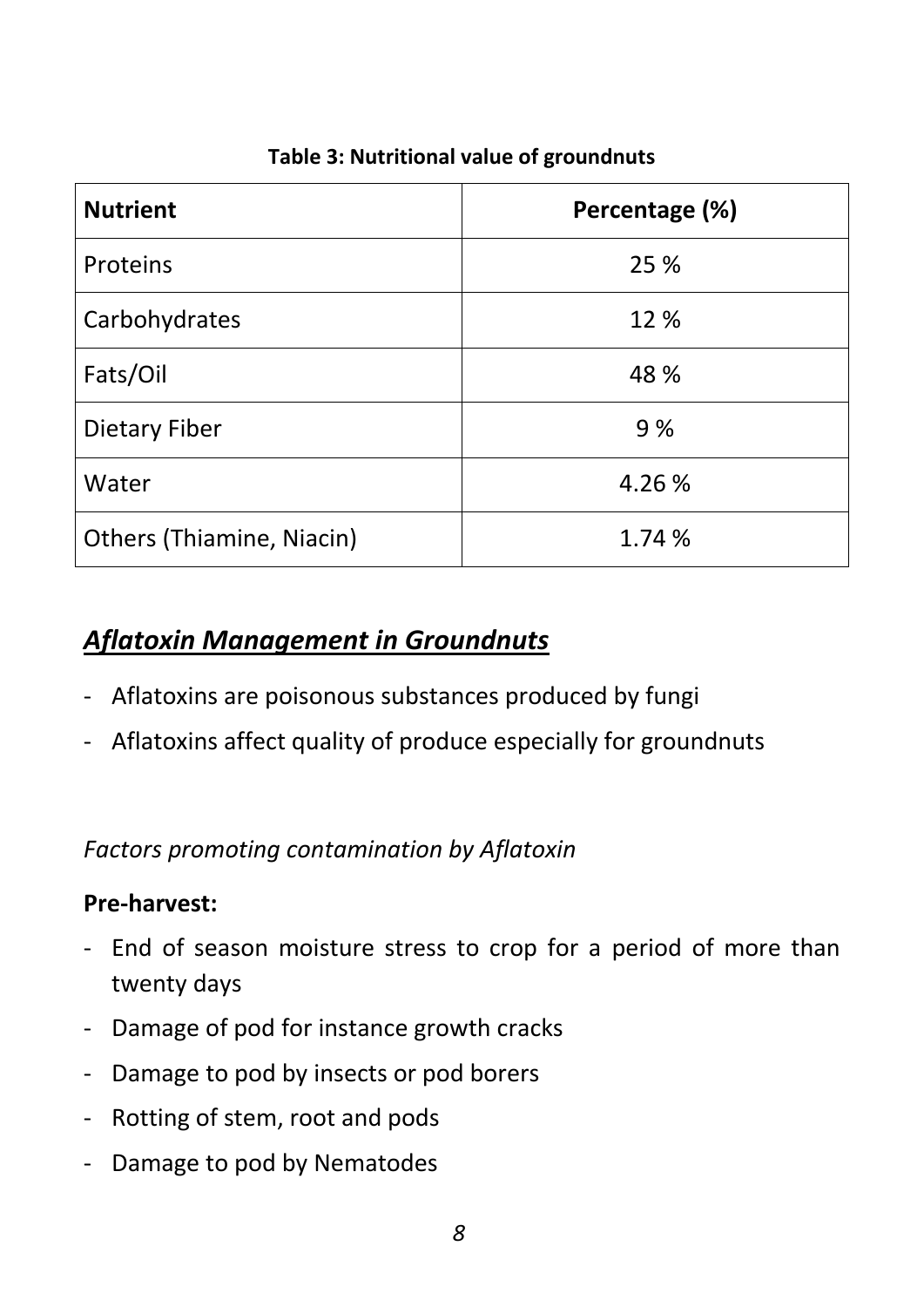#### **Post-harvest:**

- Harvesting when the crop is over mature
- Stacking the produce when moisture levels are high
- Insect damage during storage
- Storing Haulms with immature pods
- Pod rotting due to roof leakage or high moisture levels

#### **Effects of Aflatoxins**

- Fungal growth causes deterioration of pod quality
- Cancer/Hepatitis/Liver cancer in consumers
- Reduction in prices for produce
- Decaying of seeds and no emerged seeds
- Affects groundnuts sales and its by products

#### **How to minimise Aflatoxin contamination**

- Harvest crops on time once they are mature (at the correct stage of maturity)
- Minimise pod damage by insects
- Dry pods to safe moisture levels as soon as possible after harvesting
- Separate discoloured, shrivelled and damaged pods at shelling
- Store pods under dry conditions in cool and well-ventilated storage facilities
- Follow proper drying procedures
- Remove soil from pods before drying
- Good curing practices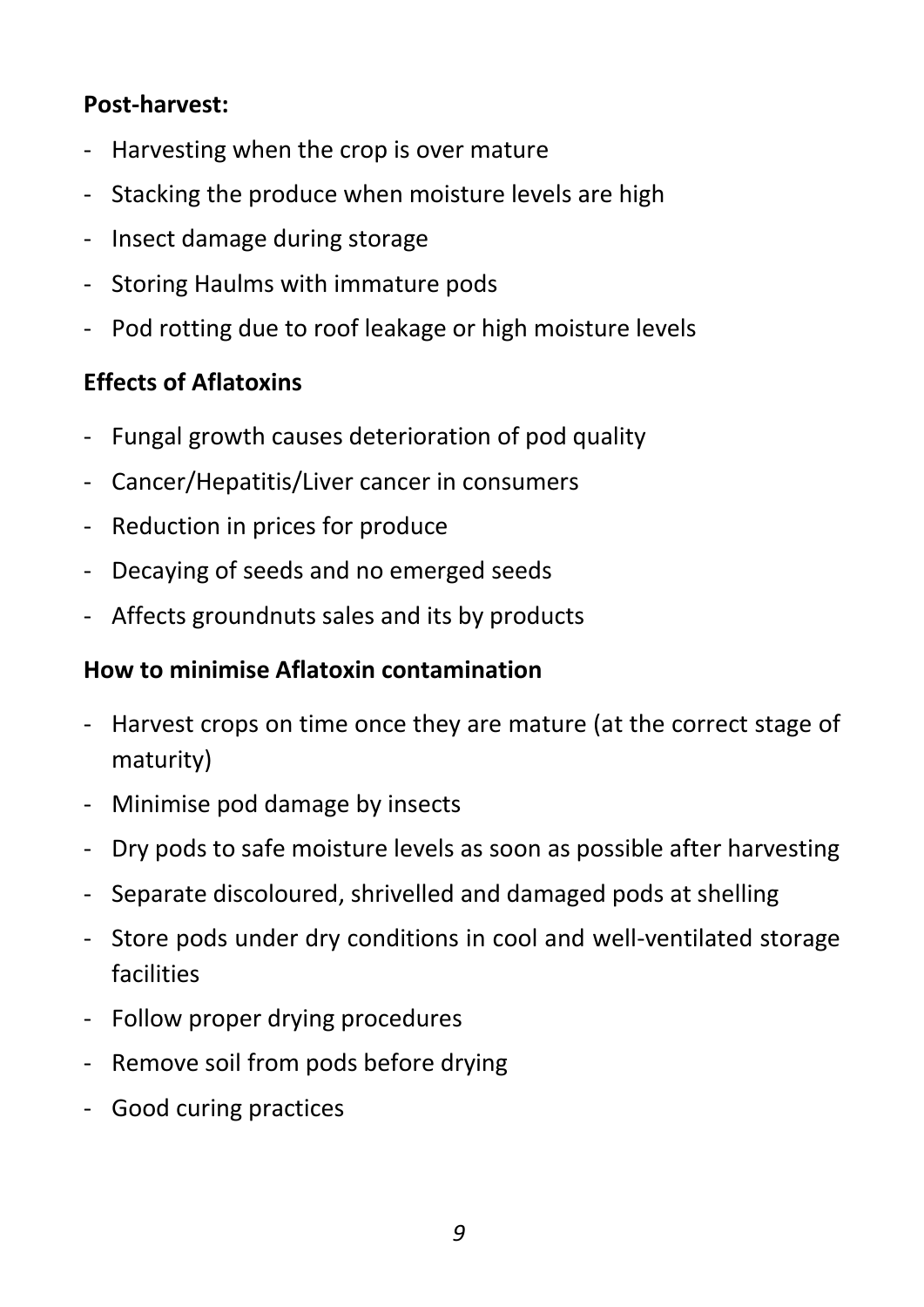### **POST-HARVEST HANDLING OF COWPEAS**

Cowpeas are normally harvested when the moisture content is between 14-18%. Start harvesting early in the morning to avoid shattering losses which increase when pods become dry and brittle from the heat of the sun.

Selective harvesting can be employed on cowpeas since old pods do not stay in the harvestable conditions until the youngest pods have matured. Several hand-pickings normally spread over 2-3 weeks.

#### *Stages in post-harvest handling of cowpeas*

#### **1. Threshing**

- It is the stage that involves the separation of pods from the sheath
- Manual threshing can cause damage to seeds which in turn results in stunted plants with abnormalities.

#### **2. Sorting or grading**

Sorting is done to remove broken, damaged and immature seed from full seeds.

#### **3. Storage**

- Packing and storage is done when the moisture content is 12%
- Cowpeas are very susceptible to attack by pests that cause intense damage to the seed
- It is normally attacked by weevils (Coleoptera, Bruchidae)
- If storage is for short-term, store them when moisture content is 12%
- If storage is long term, store them when moisture content is 8-9%.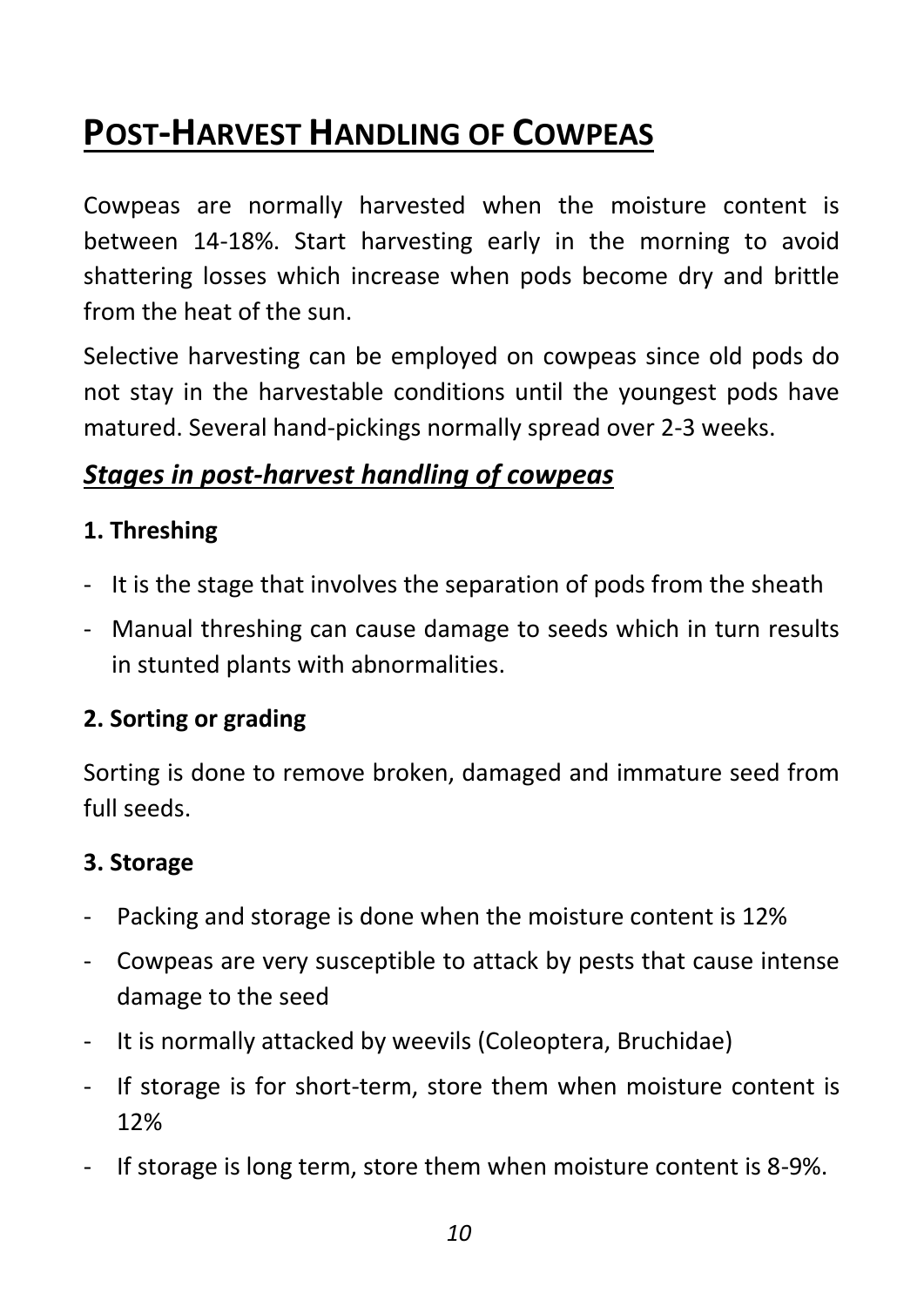| <b>Nutrient</b>                          | Percentage (%) |
|------------------------------------------|----------------|
| Protein                                  | 24.8%          |
| Fat                                      | 1.9%           |
| Fiber                                    | 6.3%           |
| Carbohydrates                            | 63.6 %         |
| Others (Thiamine, Riboflavin and Niacin) | 3.4%           |

#### **Table 4: Nutritional value of cowpeas**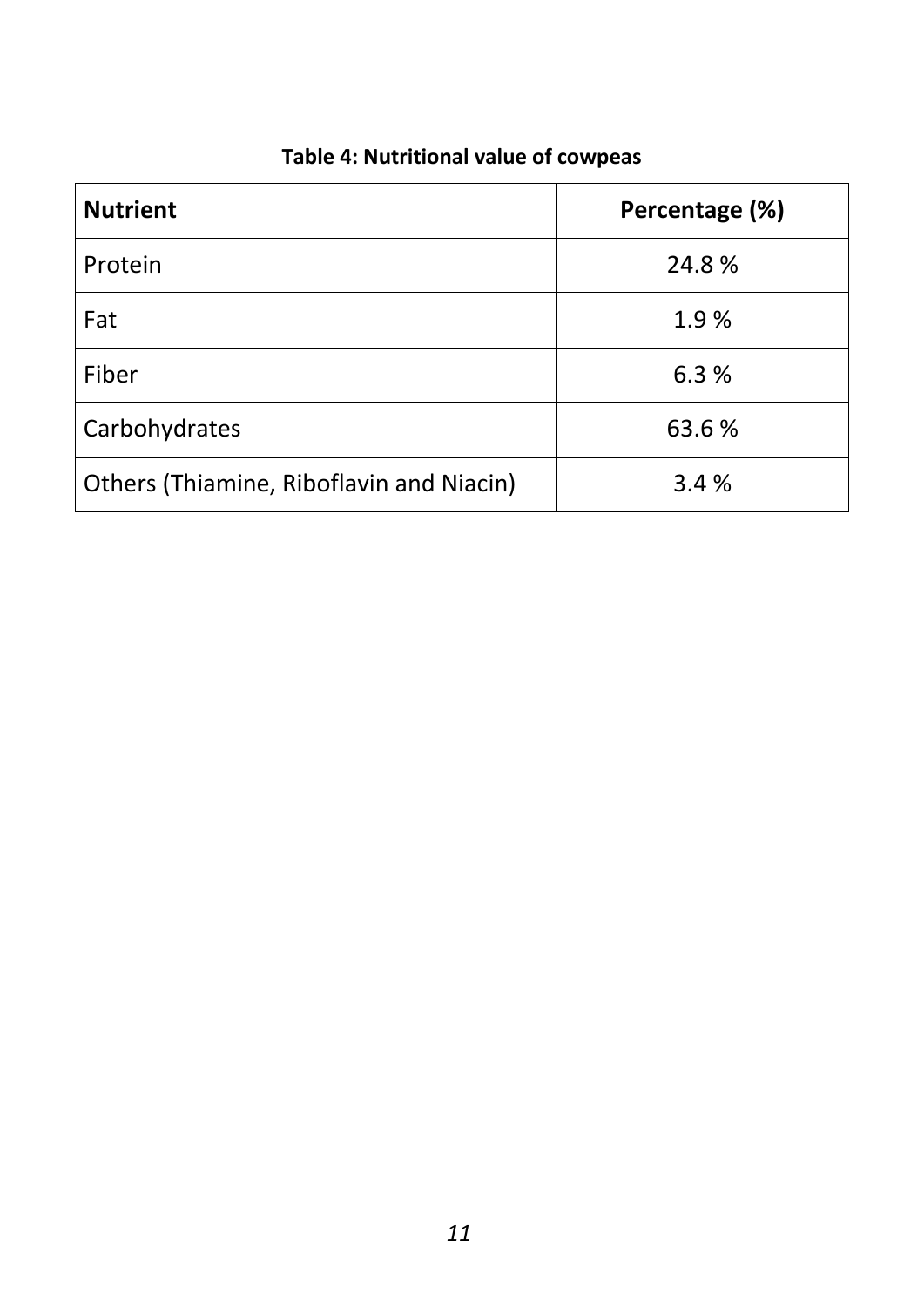## **POST-HARVEST HANDLING OF COMMON BEANS (SUGAR BEANS)**

When to harvest common beans:

- Most leaves have turned yellow
- The drying leaves start to turn yellow
- Half the leaves turn yellow

How to harvest common beans:

- Use sickle to cut the haulms from the base
- It is advisable to harvest in the morning to avoid undue shattering
- Use selective harvesting if pods have unevenly matured

#### *Stages in post-harvest handling of common beans*

#### **1. Drying**

- Dry the common beans before threshing them.
- Threshing them before they properly dry results in damage on pods.
- Dry the pods on raised platforms, plastic, mat to avoid contact with moisture and other impurities.

#### **2. Threshing**

- It is advisable to do the threshing when the moisture level is 14- 15%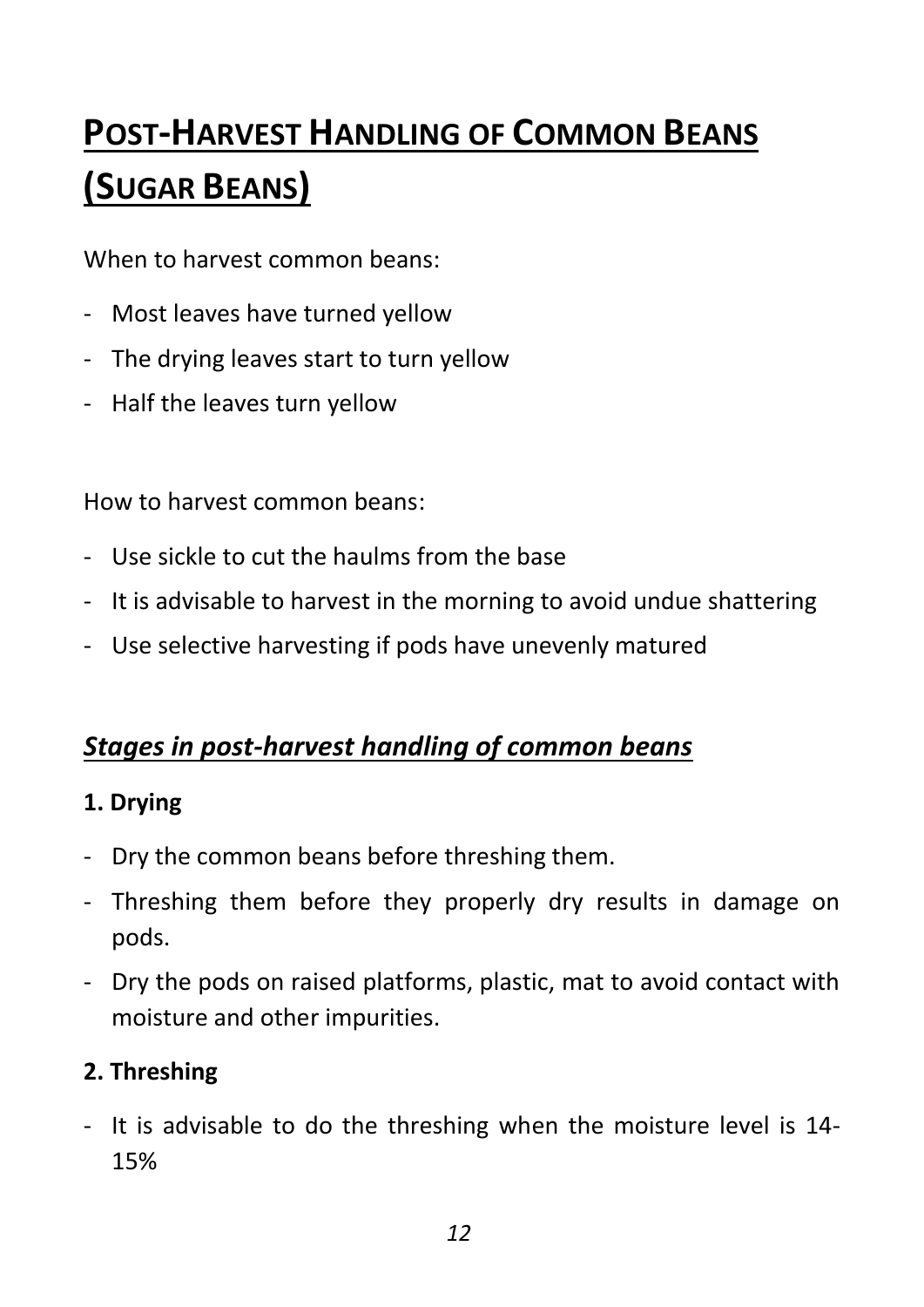- If the seeds are too dry, the pods can be easily damaged during threshing
- Thresh thee pods manually by beating with a stick
- After threshing, winnow to remove chaff

#### **3. Grading**

- After winnowing, grade the seeds to remove dust, damaged, broken and diseased seeds
- Separate the seeds by variety

#### **4. Storage**

- Store the seeds in clean or disinfected bags when the moisture content is 13-15%
- Do not mix the newly harvested grain with stocks from previous harvests
- Store the bags at least 1 meter away from the walls and on a raised platform
- Store the bags in a non-leaking storehouse to avoid contact with moisture

#### **5. Treatment**

- Treatment is done to protect the seed from damage by insect during storage
- If thee grain is going to be stored for longer periods, it is advisable to use chemical treatment but with care
- The recommended chemicals for treating commons beans are:
	- a) Actellic powder
	- b) Shumba
	- c) Chirindamatura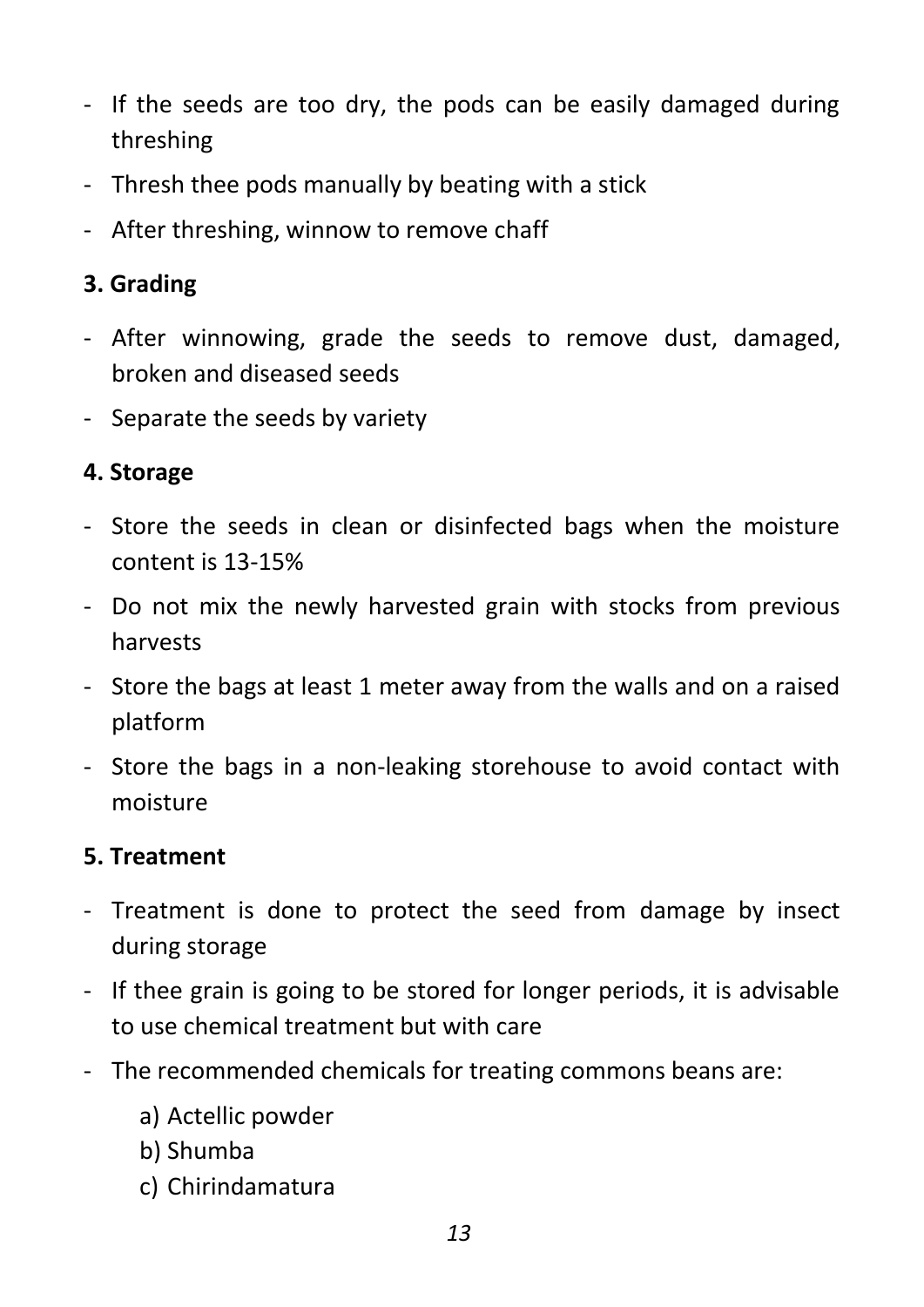#### **Pests for common beans**

- The common pests for common beans are Bean brichids
- Storing grains that are poorly dried or under poor hygienic conditions can cause infestation by pests

#### **Ways of minimising pest infestation**

- Harvest before split to avoid field infestation
- Dry seeds thoroughly before storage
- Use pest resistant varieties
- Boil storage bags before using them
- Inspect stored seeds for signs of infestation and take corrective action

**How to check for moisture content in common beans grains:** In most cases, grain moisture content can be checked using an electronic hand held moisture meter. However, such devices are nor readily available to smallholder farmers in rural set ups. An alternative is to use the salt and glass jar approach.

Materials: Salt, Jar, Seeds

- Procedure: 1. Clean the jar and dry it
	- 2. Fill the jar to ¼ full with salt
	- 3. Add seeds until the jar is ½ full
	- 4. Shake the jar & allow seeds to settle for 10 minutes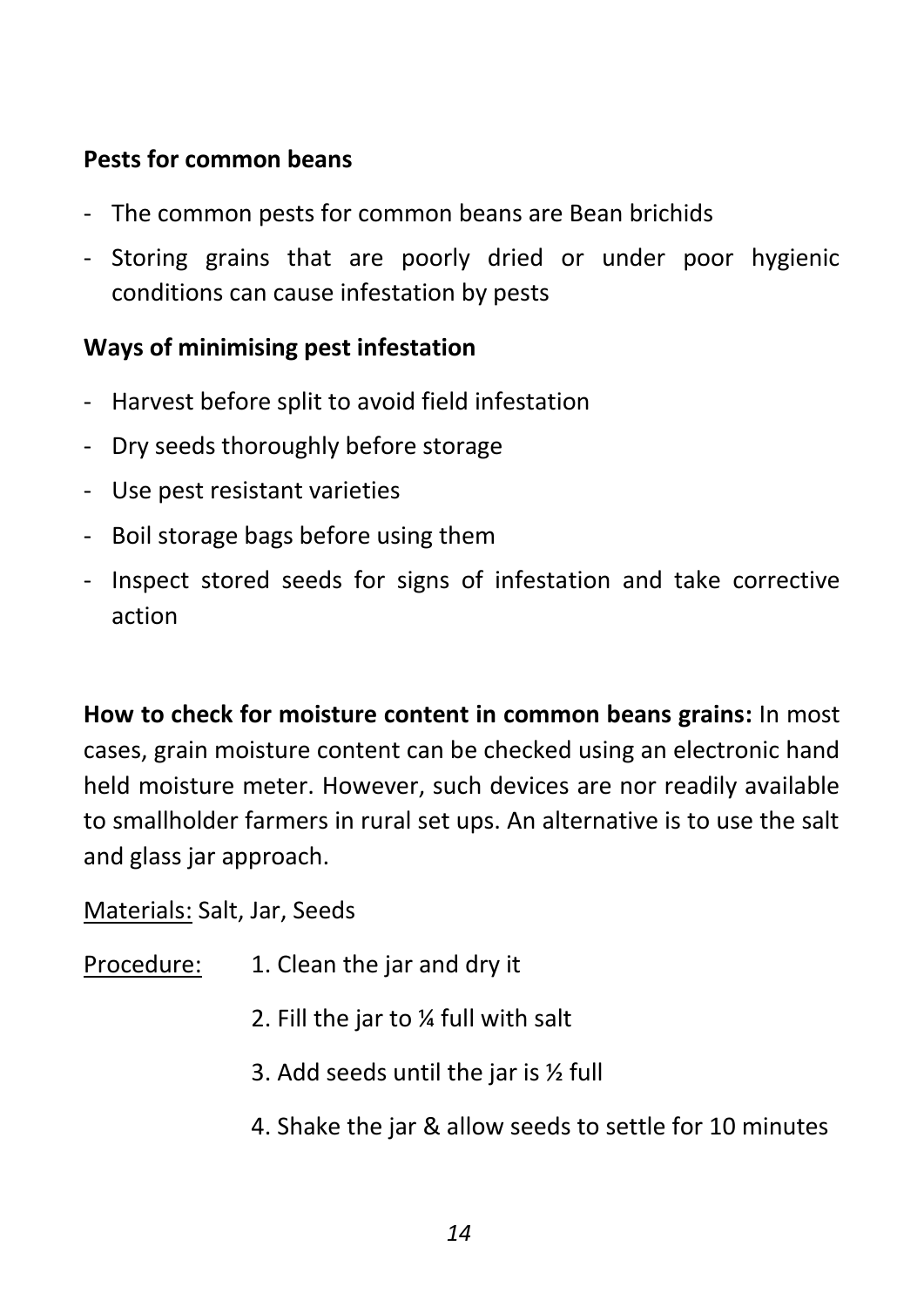Results:

- If you observe some salt sticking onto the walls of the glass jar, then grains moisture content is above the recommended 13-15% range.
- However, if you observe that the walls of the glass jar are clear, then the moisture content is within the recommended range and is dry enough for storage.

| <b>Nutrient</b>                          | Percentage (%) |
|------------------------------------------|----------------|
| Protein                                  | 22.33 %        |
| Fat                                      | 1.50 %         |
| Carbohydrates                            | 60.75 %        |
| Others (Thiamine, Riboflavin and Niacin) | 15.42 %        |

#### **Table 5: Nutritional value of common beans**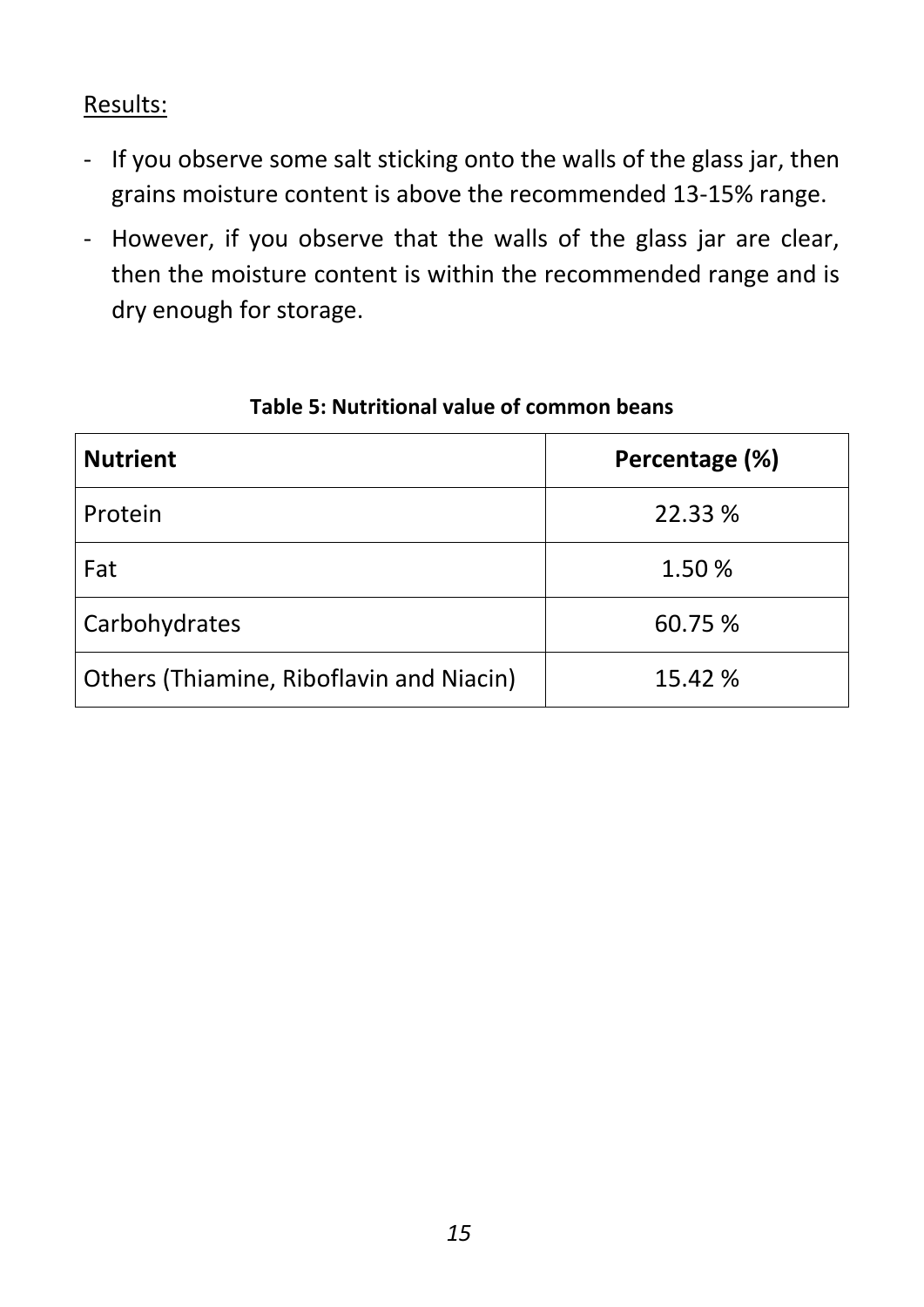### **POST-HARVEST HANDLING OF SOYBEANS**

Most of the post-harvest losses in soybeans occur during the following processes:

- Harvesting  **Threshing**
- Winnowing **Contract Contract Contract Contract Contract Contract Contract Contract Contract Contract Contract Contract Contract Contract Contract Contract Contract Contract Contract Contract Contract Contract Contract Co**
- Storage  **Storage Storage Storage Storage Transportation**
- Processing **Container and Container Container** Marketing

#### **Ways of minimizing post harvest losses for soybean:**

- Harvesting on time when moisture content is 14%
- Using proper method of harvesting
- Making use of most efficient methods for threshing and winnowing
- Avoid beating/thrashing the pods severely during threshing as it will damage the seeds
- Avoid excessive drying, fast drying and rewetting grains
- Ensure uniform drying of seeds
- Grade the pods before bagging
- Make use of good well-ventilated storage facilities
- Use moisture meter to test for moisture content level before storing
- Fumigate the storage before storing the bagged pods
- Transport pods in bags to avoid pests infestation during transportation
- Properly handle bags during loading & unloading to minimize losses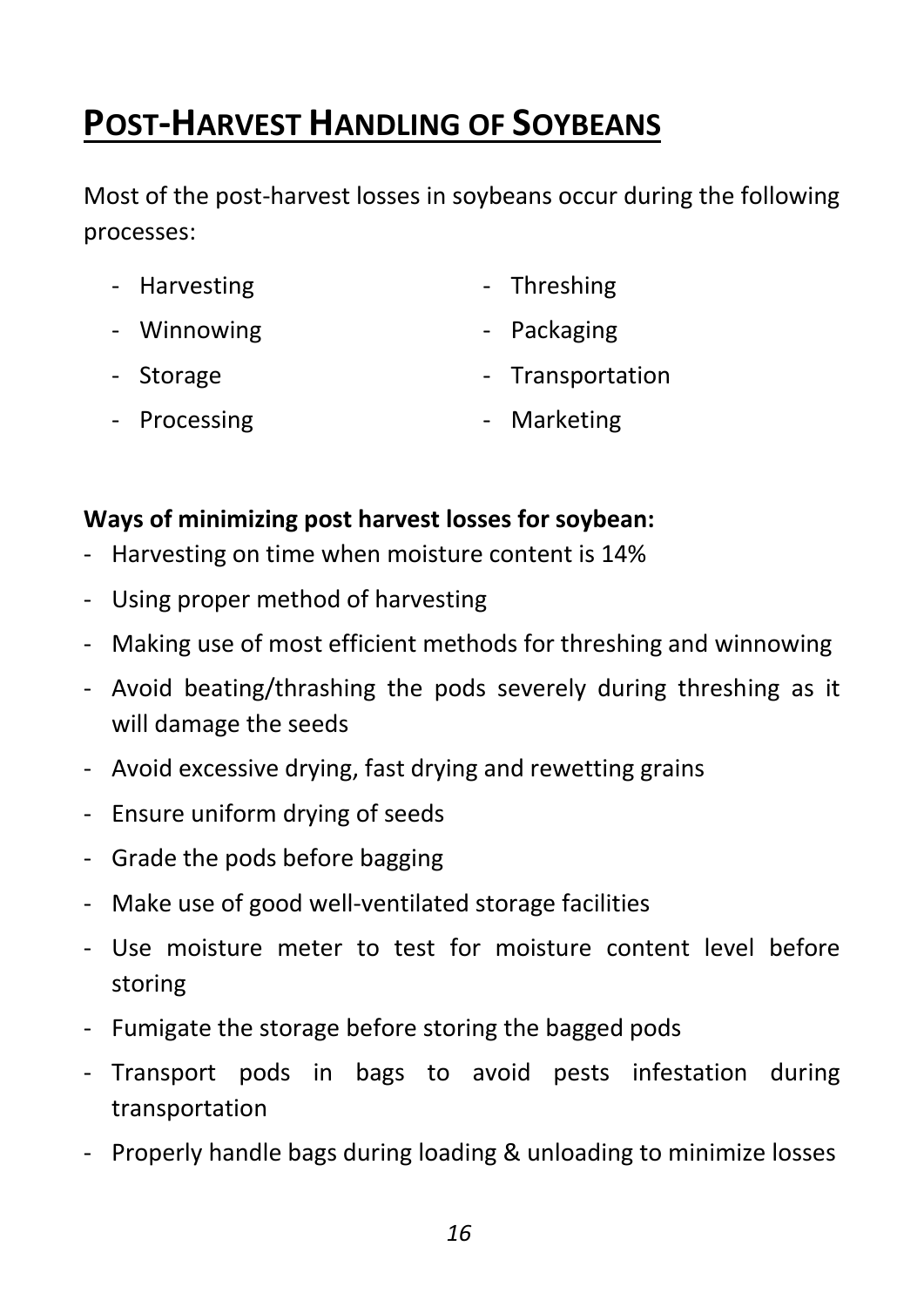#### **Causes of post-harvest losses in the field:**

- Shattering
- Poor timing of agricultural operations
- Untimely harvest (early or late harvesting)
- Careless handling
- Birds and rodents
- Rainfall

| <b>Challenges with early</b><br>harvesting:            | Challenges with late harvesting:          |
|--------------------------------------------------------|-------------------------------------------|
| High population of immature<br>$\blacksquare$<br>seeds | Exposure to insects, birds and<br>rodents |
| - High chances of disease attack                       | - Grain shattering                        |
| Low yield<br>$\blacksquare$                            | Cracking of grains                        |
| - Poor quality seeds                                   |                                           |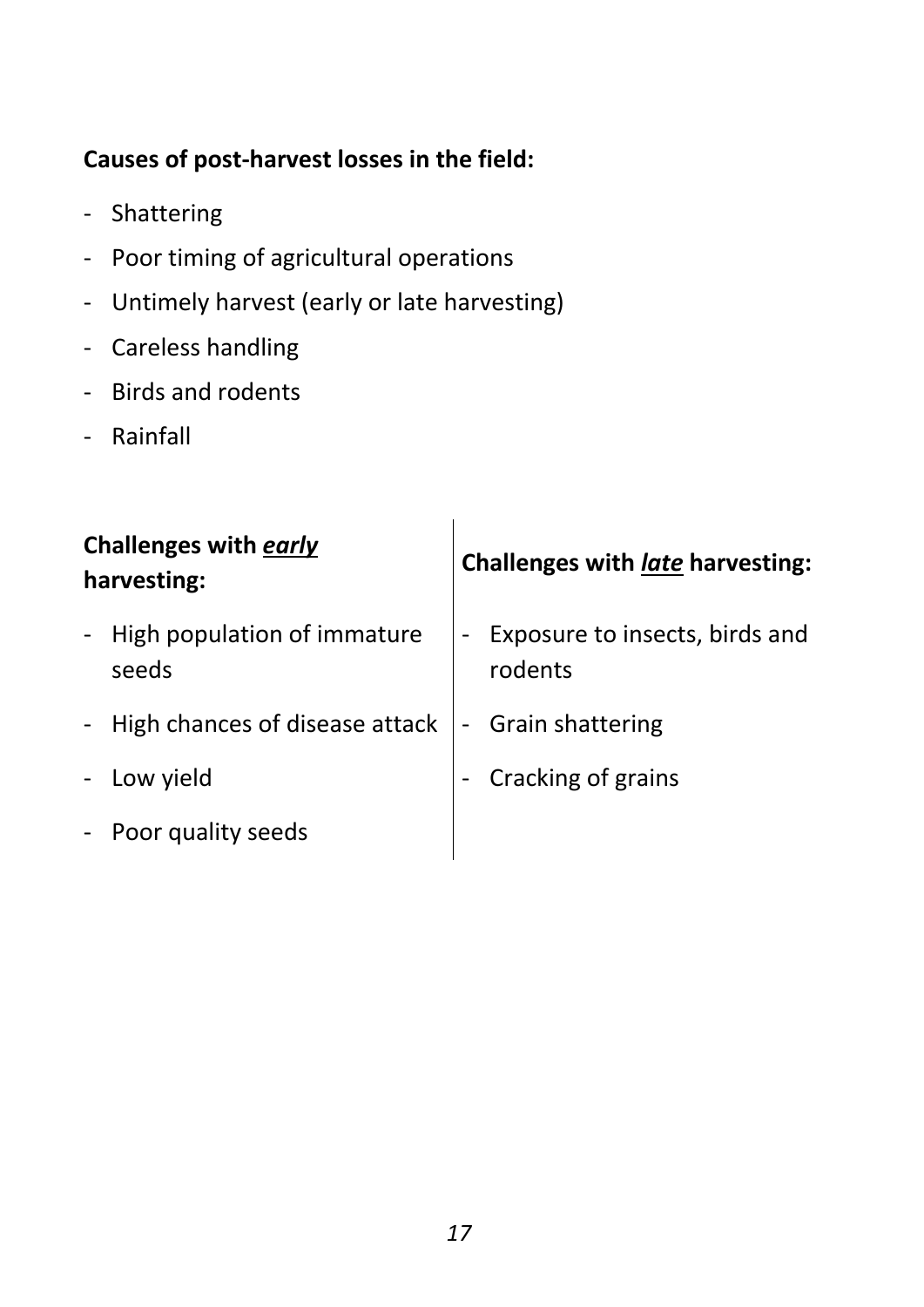#### *Stages in post-harvest handling of soybeans*

#### **1. Grading**

- Separate grains by variety
- Remove broken diseased and damaged pods before storing
- Make sure that you only bag good quality produce (no discoloured, impurities, high moisture content or admixture)

#### *Importance of grading:*

- To get good quality grains
- To fetch higher prices for produce
- To minimise storage and handling costs
- To create good relationships with buyers

#### **2. Storage**

- Select well-ventilated storage facilities
- Cleans bags before using them for storage
- Store separately old and ne grain stock
- Do not store soybeans in compartments with cement, fertiliser or other chemicals with odour

#### **3. Preservation**

- Make sure that you bag soybean at a moisture level of 9% or less
- Fumigate storage facilities with Aluminium Phosphate
- Do not use methyl bromide since soybean is high in oil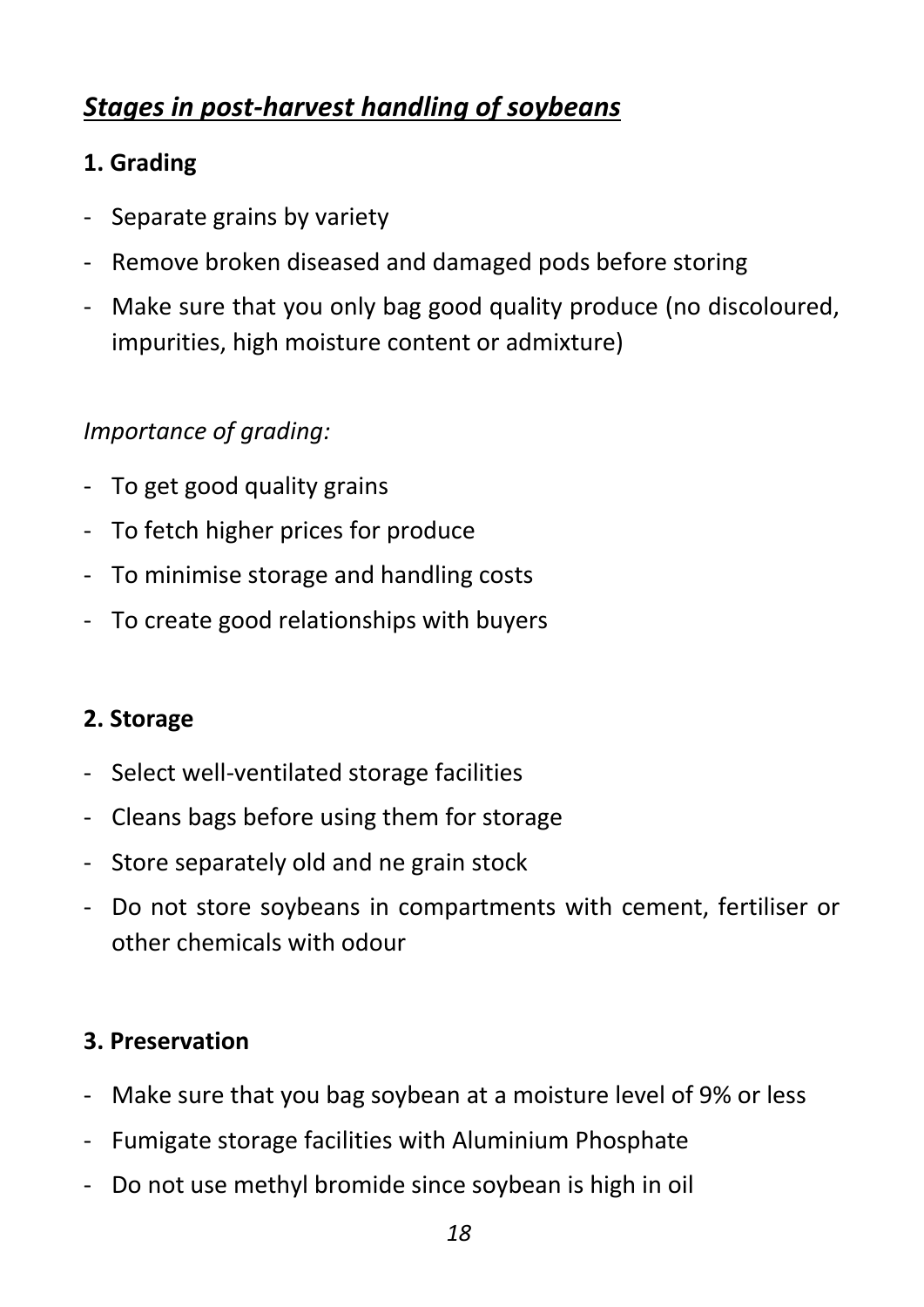#### *Storage pests and control mechanism*

The chemicals that are used to treat soybean vary from country to country depending on availability. It is advisable to consult your extension agent for the names of chemicals that you can use.

| <b>Pest</b>              | Possible control mechanism |
|--------------------------|----------------------------|
| Cigarette beetle         | <b>Malathion 50% EC</b>    |
| Leser grain bore         | <b>Malathion 50% EC</b>    |
| Saw toothed grain beetle | <b>DDVP</b>                |
| Groundnut borer          | <b>DDVP</b>                |

#### **Table 6: Soybean pests and common treatments**

#### **Rodents**

- Cause physical damage to grains
- Excreta deteriorate quality of produce

Control of rodents: Use rat cages, Zinc Phosphide or Aluminium Phosphide

#### *Dos and don'ts when harvesting soybean:*

- Do not harvest in wet conditions
- Use proper and efficient methods of harvesting
- Separate grains by variety, that is keep true to type
- Dry the harvested grains for 8-10 days
- Avoid direct sun drying as it increases breaking of seeds
- Transport the pods in bags